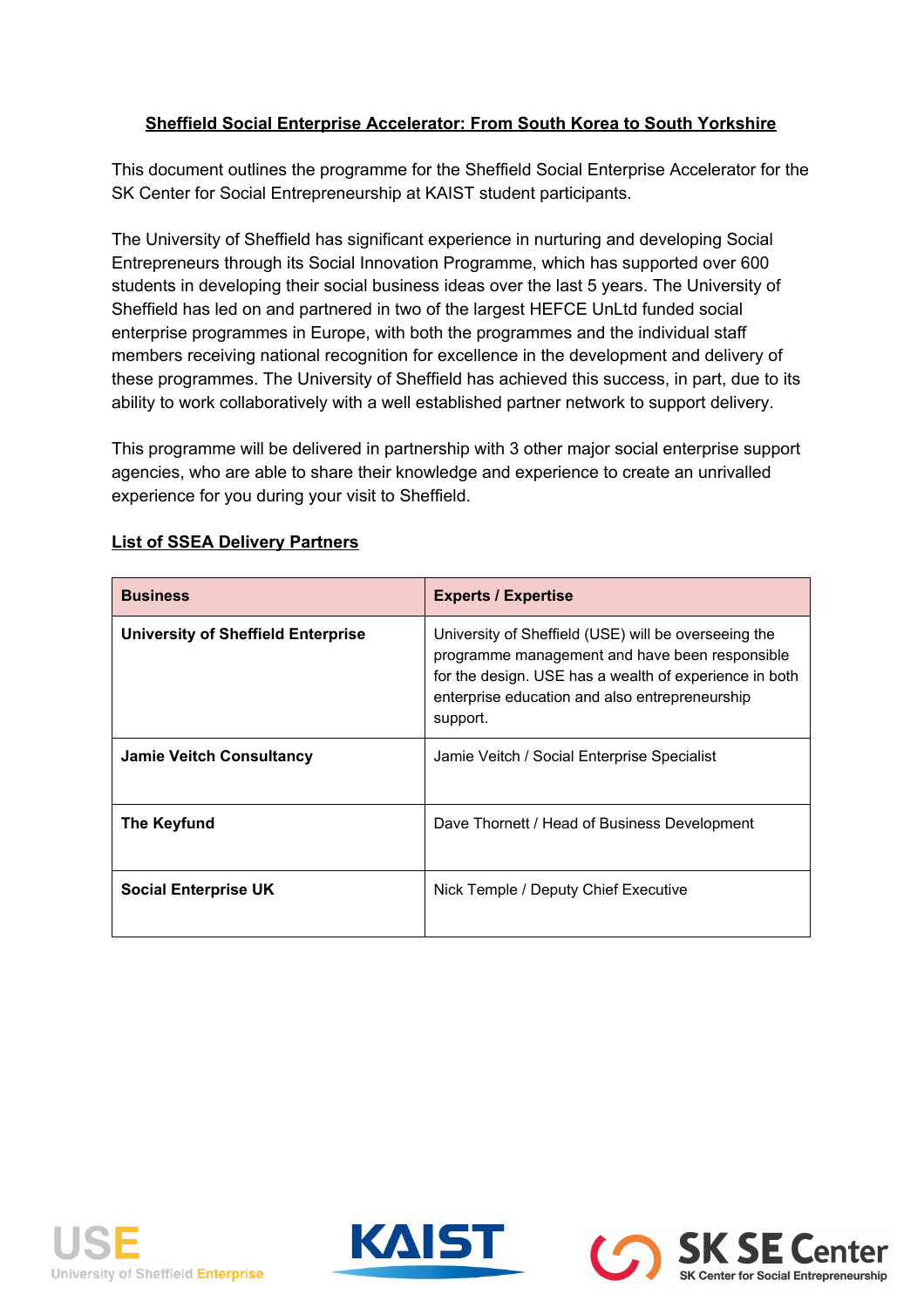# **Programme Workshop Descriptions**

## **Day 1: Introduction to Social Enterprise in Sheffield and the UK / Jamie Veitch**

This workshop will introduce KAIST students to the social enterprise landscape in the UK and cover a variety of Sheffield based case studies.

# **Day 2: Leading and scaling social ventures and their impact /Social Enterprise UK**

The workshop will be split into four main sections:

Evidence, Leadership, Social Impact and Scale.

In total, this will give participants a full overview of the key areas of social enterprise: the state of the sector in the UK, the needs & priorities of social enterprises, the characteristics of successful leaders, how to measure social impact, and different routes to scaling that impact.

# **Day 3: Social Enterprise Field Trips in Sheffield UK**

Students will visit two Sheffield based Social Enterprises and learn about their route to sustainability whilst hearing about how they make and monitor social impact within their business.

# **Day 4: Sales, marketing and communications for social enterprises / Jamie Veitch**

An interactive, involving and detailed workshop drawing upon real life examples from a variety of social enterprises and mission-led businesses in a range of sectors, including start-ups, small and locally based SEs, through to to national and international.

# **Day 6: Investment Readiness Workshop / The Keyfund**

Investment readiness has common global principles. This workshop will consider what investment readiness means from an investor's perspective and considerations when seeking institutional, peer to peer and governmental investment. The session will focus on the characteristics and landscape in the UK, the most advanced market in the world, and then look across the world at what has most traction in other nations. Finally, we will consider what entrepreneurs can do to make themselves investment ready

## **Day 7: Final Presentations and Graduation Event**

During this day KAIST students will present their businesses' future action plan and what actions they'll be taking forward as a result of what they have learnt from the SSEA programme. We will be following these presentations with a celebration lunch which will be attended by external guests.

# **Day 8: Social Enterprise Trip to London**

Visits to a number of successful social enterprises, focusing on the Hackney/Shoreditch area (home of Tech City)

**Networking Opportunities / Evenings**

SK SE Center



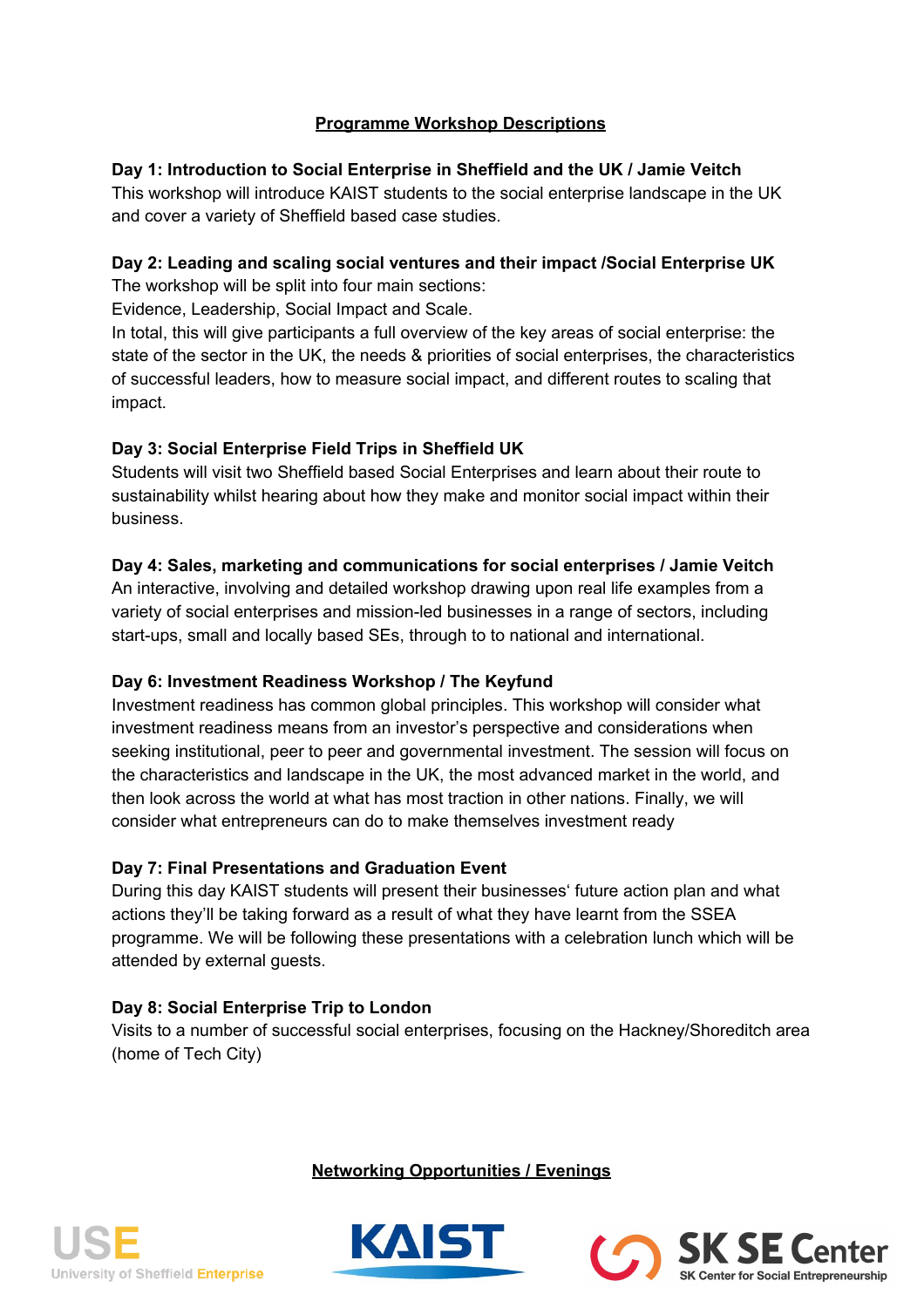## **Welcome Reception Dinner**

On Thursday 4th August we will be holding a welcome dinner in the centre of Sheffield to celebrate the start of the programme and to introduce you to the team here at USE. This will be an opportunity for you to discuss your business with our team and friends of the University.

### **Social Enterprise Dinner**

On Friday 5th August we will be holding a dinner in the centre of Sheffield to celebrate social enterprise and starting up in the third sector. You will have the chance to meet other social entrepreneurs working in Sheffield whilst also meeting some professionals who support the sector.

### **Social Enterprise Trip London UK**

In advance of the trip to London, The University of Sheffield will look at the your social enterprise business plan and suggest relevant companies in London to meet with. You will then be responsible for arranging your own meetings in advance of this visit.

### **Graduation Lunch**

At the end of the programme we will be holding a dinner to celebrate the work you have been doing during the programme. Again we will invite local social entrepreneurs and supporters to meet with you to discuss your businesses.

## **Learning Tools and Final Presentation**

You will be provided with a **\*Reflection Template**and also an **\*Action Plan Template**.Both of these documents will be used throughout the programme to report learning and map out personal objectives for your businesses.

#### **Final Presentation**

On the morning of Day 7 (please see schedule) you will have 5 minutes to present your future action plan and will have access to powerpoint presentation equipment. You will also have 5 minutes for the audience to ask you any questions.

During the first five minutes we would like you to present what you have learnt during the programme and how you will use this to further develop your business when you return to Korea.